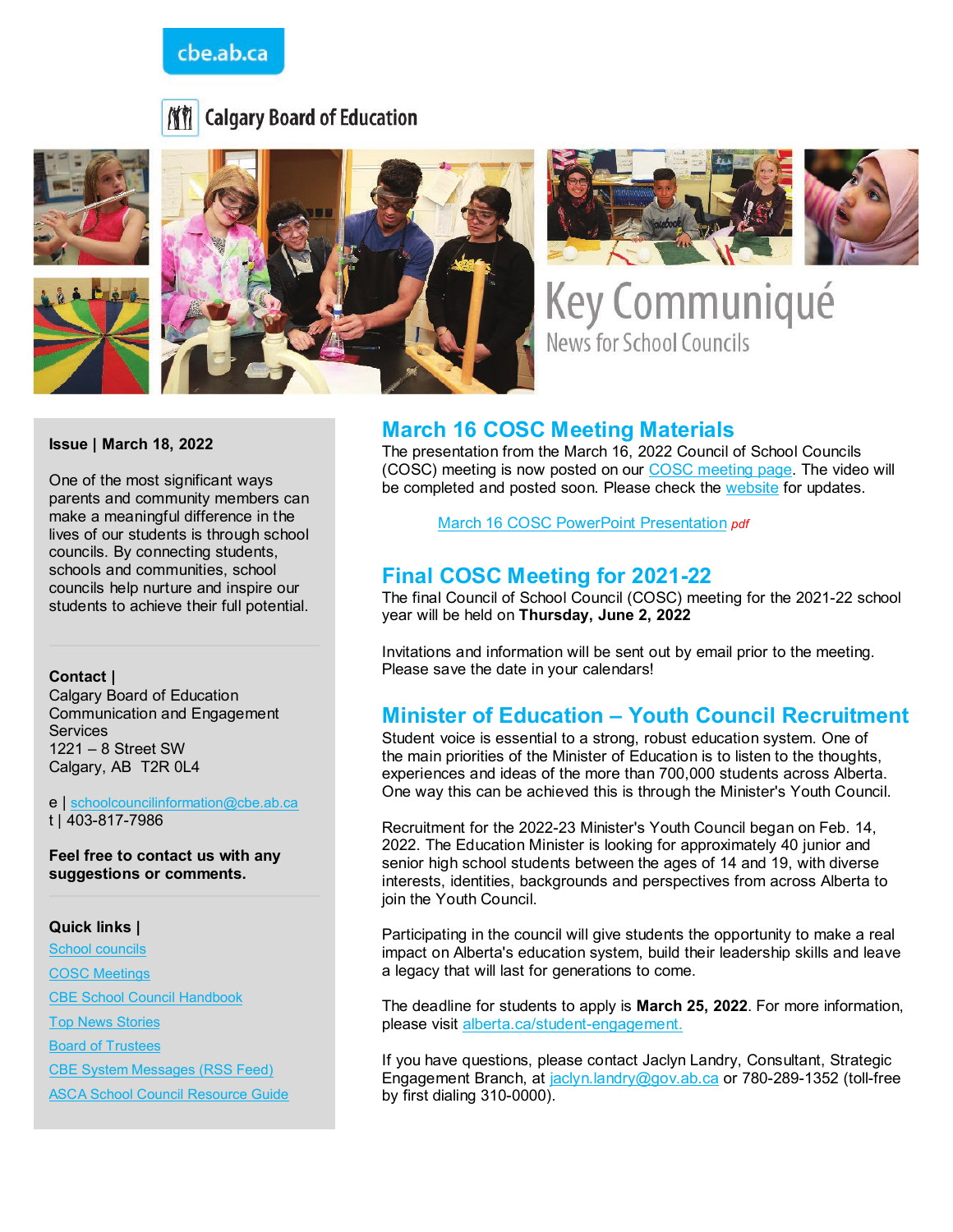## **Province Announces: CBE to get New Middle School in Evanston**

On March 4, the [province announced funding](https://www.alberta.ca/release.cfm?xID=820335BD28B90-DB25-2AD0-7D08F8FD6E3E78EE) for the design and construction of a new middle school (Grades 5- 9) in the community of Evanston. The new middle school was the top priority on last year's Three-Year School Capital Plan. This school will allow students to attend school closer to home. The CBE currently has five new [school construction projects](https://www.cbe.ab.ca/schools/building-and-modernizing-schools/Pages/default.aspx) under development that will open in the next couple of years.

The Board of Trustees will submit its capital priorities to the province by April 1 and the updated capital plan will be posted on the CBE Website.

# **Alberta Education Survey Mailed to Parents of Grades 4, 7 and 10 Students**

Each year, Alberta Education sends an important survey to all parents and legal guardians of students in Grades 4,7 and 10. Called the Alberta Education Assurance survey, it gathers information on the quality of education provided by school authorities and their schools. We encourage you to complete the survey by **March 25, 2022.**

# **Nominate a Great Kid Today!**

Nominations are now open for the [Great Kids Award!](https://www.alberta.ca/great-kids-award.aspx)

The Great Kids Award honours children and youth who inspire and change the lives of others, and help to build stronger communities. These great kids exemplify the qualities of resiliency, leadership, determination and strength, and have often overcome a wide variety of challenges to make a positive impact in our province. **Nomination deadline is March 25**.

# **ASCA Online Learning Resources**

ASCA has digital resources, virtual interactions and opportunities for school councils to use. School council members can access these webinars using their ASCA membership.

- 1. ASCA hosts Meeting Mondays online engagements, creating a forum for school council parents to learn, share information, and support each other.
- 2. [Webinar Wednesdays](https://www.albertaschoolcouncils.ca/school-councils/webinars/webinar-wednesdays) present interactive online training sessions, focused on topic areas specific to the work of school councils.

# **ASCA Workshops 2021-22**

Alberta School Councils Association (ASCA) offers a number of workshops that can be paid for through the ASCE grant. See the [ASCA website](https://www.albertaschoolcouncils.ca/school-councils/workshops/workshops-2021-2022) for a list of available workshops.

# **School Councils Conference & Annual General Meeting: April 22, 23, 24, 2022**

The 2022 Alberta School Councils Association (ASCA) annual provincial conference and General Meeting (AGM) will be presented online utilizing the Zoom web platform.

Providing development sessions, information sharing and resources for the school community, the event offers opportunity to engage in provincial education and network with others on school council.

**Cultivating Compassion: "**Compassion promotes meaningful connections, facilitates problem solving and improves overall wellbeing."

The 2022 event will consider "School Councils: Cultivating Compassion", promoting the work of school council and wellbeing in the school community to benefit student success. Sessions will offer elements of inclusion, resilience, student wellbeing, curriculum, assessment, healthy schools and leadership.

Please see the [ASCA conference website](https://www.albertaschoolcouncils.ca/about/annual-conference) for details. information and registration.

# **Call for Nominations**

The ASCA Board of Directors election will be held at the AGM on April 24, 2022. Deadline to submit a candidate nomination is **April 9.**

An ASCA member in good standing may nominate an ASCA member to run for an election position on the Board of Directors. Nominees must be present at the AGM in order to be elected. The Board of Directors will be looking to fill three position for Director.

See the [ASCA website](https://www.albertaschoolcouncils.ca/about/annual-general-meeting/board-election-information?utm_medium=email&utm_campaign=School%20Council%20eNews%20February%2025%202022&utm_content=School%20Council%20eNews%20February%2025%202022+CID_1f9b5631f42deef5d3d54c980bc7de58&utm_source=MailGuide%20email%20marketing%20software&utm_term=Information) for more information.

## **ASCA Membership**

If your school council does not have a[n Alberta School](https://www.albertaschoolcouncils.ca/)  [Councils' Association](https://www.albertaschoolcouncils.ca/) 2021-22 membership, please fill out [this form](https://www.albertaschoolcouncils.ca/about/membership/request-for-membership)*.* ASCA memberships are paid for by the Board of Trustees. However, memberships need to be renewed, by the school council, each school year (July 1 – June 30).

### **Loonies for Literacy**

Loonies for Literacy is EducationMatters' system-wide fundraising event to help schools purchase the literacy resources their students need the most. For every dollar a school raises for its own initiative, a dollar will also go to a school in need through the generosity of community sponsors and contributions.

Please go to the [EducationMatters website](https://www.educationmatters.ca/loonies-for-literacy/) for more information on how you or your school can be involved.